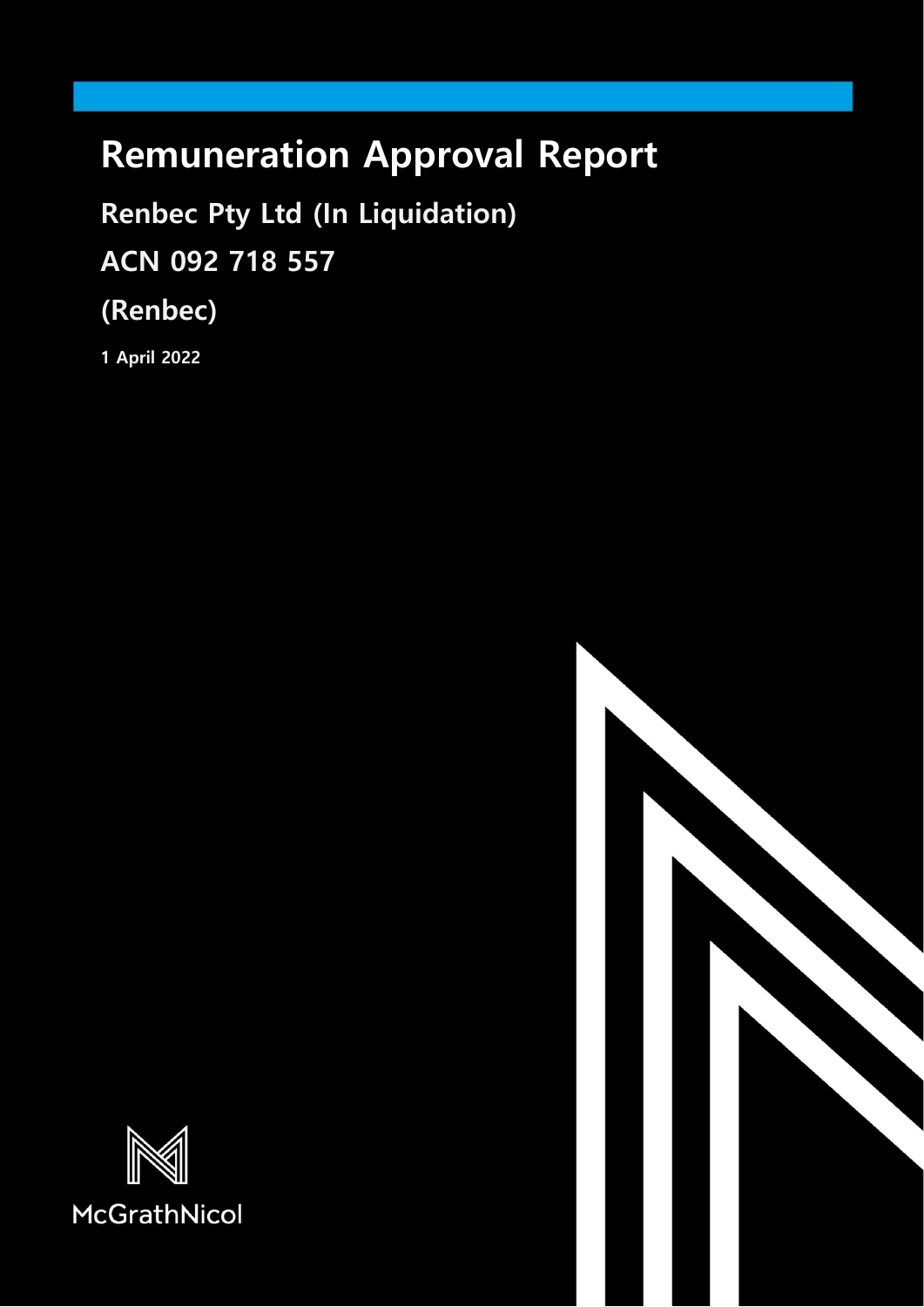This remuneration approval report provides you with information to assist you to make an informed decision regarding the approval of our proposed remuneration for undertaking the Liquidation of Renbec.

The report has the following information:

| 2 |  |
|---|--|
| 3 |  |
| 4 |  |
| 5 |  |
| 6 |  |
|   |  |
|   |  |
|   |  |
|   |  |
|   |  |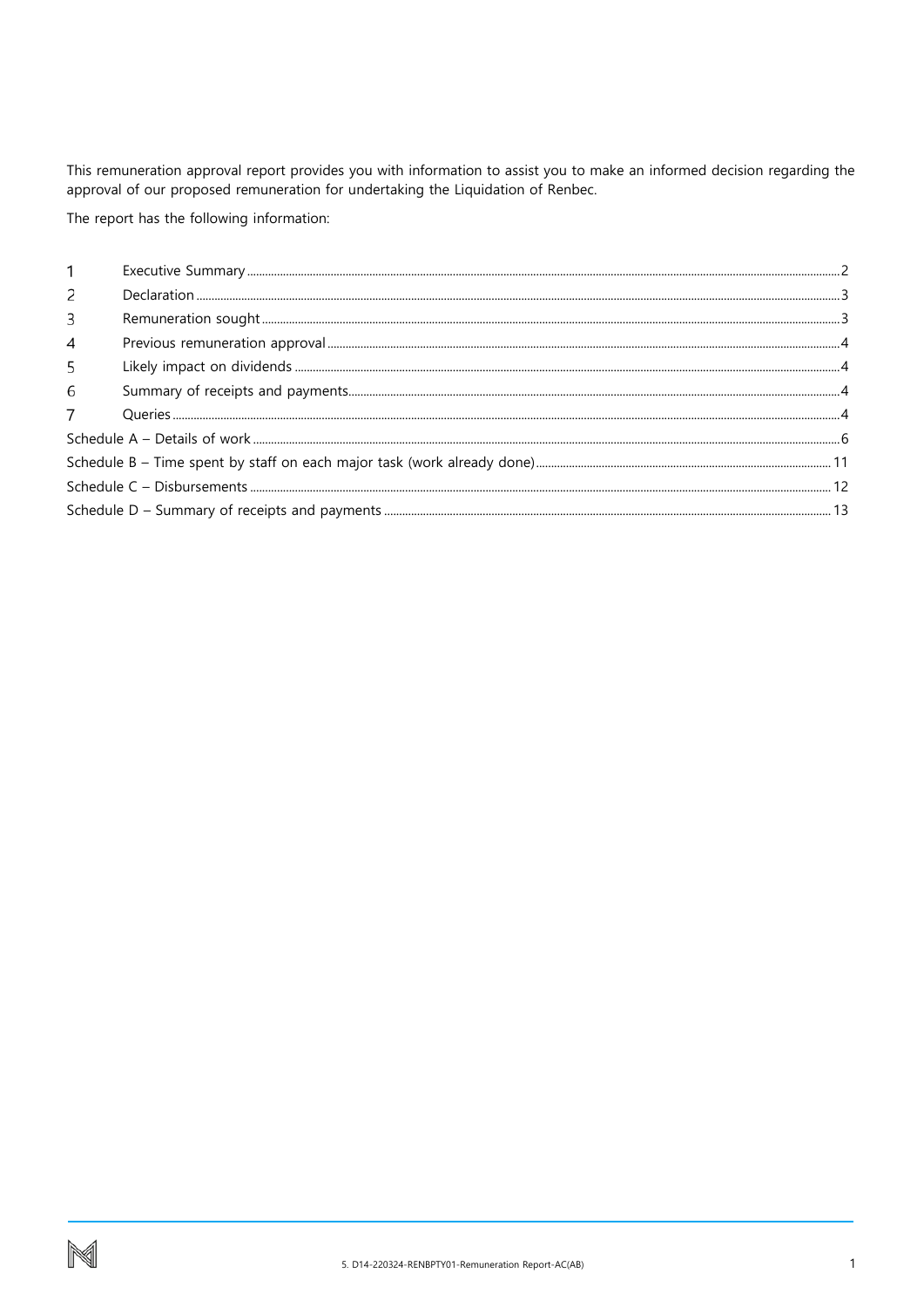#### <span id="page-2-0"></span>**Executive Summary** 1

This remuneration approval report provides creditors with an update on the actual work performed by the Liquidators of Renbec and estimated future work which is expected to be required to finalise the Liquidation.

We estimate that the total cost of this Liquidation will be \$491,282. This has increased from my previous estimate because of the following reasons:

- The extent of the investigations required to (i) identify contraventions of the Act, (ii) understand and trace historical transactions in relation to the transfer of vessels to related and unrelated parties, (iii) locate the whereabouts of company assets and assess potential recovery actions available to the Liquidators for the benefit of creditors, and (iv) report to ASIC was more than previously estimated.
- The Liquidators' investigations identified a number of uncommercial transactions that required assessment as to their commerciality and potential recoverability for the benefit of creditors.
- The Liquidators conducted multiple public examinations and a document production order process, not previously contemplated.
- The Liquidators commenced legal action against related parties to recover the marine vessel known as Black Label (**Black Label Claim**), which included but was not limited to:
	- reviewing the books and records of Renbec in detail to understand its affairs and financial position;
	- − corresponding with third parties to obtain additional information in support of the Black Label Claim;
	- liaising with Renbec's secured creditor to assist with the cost of pursuing the Black Label Claim;
	- − develop and execute legal strategy based on available information in relation to Black Label Claim;
	- preparing and lodging the writ of summons with the Court;
	- attendance at informal and Court-assisted mediation;
	- − ultimately recovering, securing and preserving Black Label; and
	- managing and overseeing the realisation of Black Label, accounting for proceeds and reporting to stakeholders, pursuant to the Court mediated agreement.
- The Liquidators have identified a material claim against the External Advisor (refer to section 4.4 of the Liquidators' report for further information) (**External Advisor Claim**). In summary, the External Advisor Claim has and/or will require the Liquidators to:
	- liaise with their legal advisors to understand and assess the External Advisor Claim, including prospects of a successful recovery for the benefit of creditors;
	- liaise with the ATO to secure funding support, and ongoing reporting to the ATO in relation to the External Advisor Claim;
	- review and catalogue a significant quantity of documents obtained from company records, the document production process and the ATO;
	- prepare and issue letters of demand and offers of settlement in a genuine attempt to commercially resolve the claim against the External Advisor;
	- prepare and file a statement of claim with the Court; and
	- attend Court-assisted mediation, facilitate and participate in document discovery, and progress a legal trial (if required).

The Liquidators note that, except for remuneration funded by the ATO pursuant to the Deed of Indemnity, payment of remuneration is dependent on the success of recovering the External Advisor Claim. Accordingly, in the absence of a successful recovery of the External Advisor Claim, the Liquidators' remuneration will largely remain unpaid.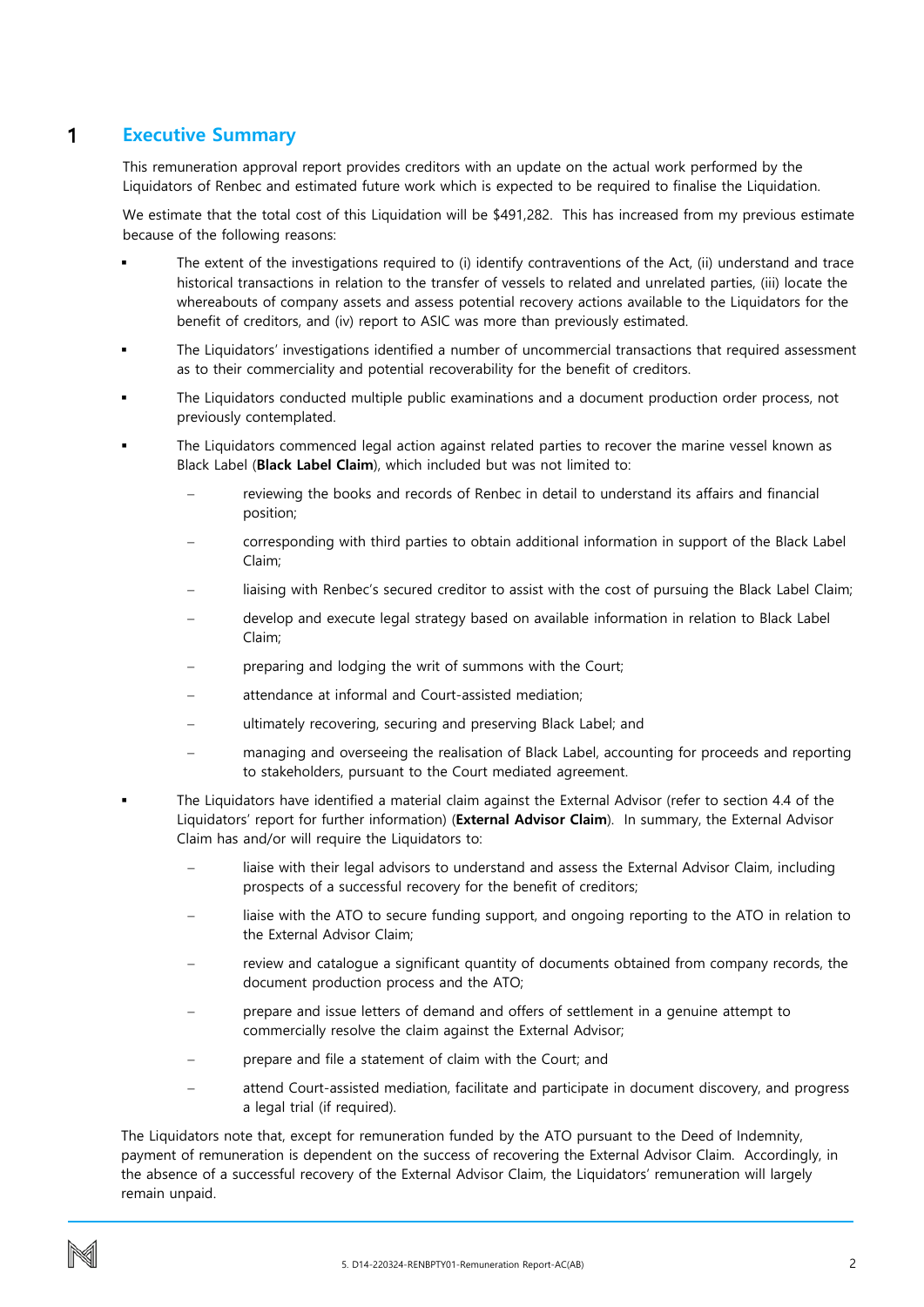We do not anticipate requiring further approvals at this stage, however, there is some uncertainty with regard to litigation on foot and the time and cost required to be incurred by the Liquidators to progress the litigation to a conclusion. We will write to creditors separately should further remuneration approval be required.

#### <span id="page-3-0"></span>**Declaration** 2

We, Rob Kirman and Rob Brauer of McGrathNicol, have undertaken a proper assessment of this remuneration claim in accordance with the law and applicable professional standards. We are satisfied that the remuneration claimed is in respect of necessary work, properly performed, or to be properly performed, in the conduct of this matter.

We have reviewed the work completed by the Liquidators, and their staff to ensure that remuneration is only being claimed for necessary and proper work performed and have written of items totalling \$7,066 relating to items which we assessed to be due to inefficiencies and rework that did not meet our strict interpretation of necessary and proper work.

#### <span id="page-3-1"></span>3 **Remuneration sought**

The additional remuneration we are asking creditors to approve is set out in the table below. Further details of the work already completed (circa 4 year period) and expected to be done are included at Schedule A. A breakdown of actual time spent by the appointees and their staff members is set out at Schedule B.

| Proposal     | <b>Remuneration for</b> | For               | <b>Report Ref</b> Period |                         | <b>Amount</b><br>(ex GST) |
|--------------|-------------------------|-------------------|--------------------------|-------------------------|---------------------------|
| Proposal 1   | Liquidation             | Work already done | 3.1                      | 4 Jun-18 to 25 Mar-22   | \$201,249                 |
| Proposal 2   | Liquidation             | Future work       | 3.2                      | 26 Mar-22 to completion | \$150,000                 |
| <b>Total</b> |                         |                   |                          |                         | \$351,249                 |

All work undertaken, or expected to be undertaken, has been calculated in accordance with the rates provided in our Initial Remuneration Notice sent to creditors on 13 April 2018. Drawing of all remuneration is at the discretion of the Liquidators and is subject to approval by creditors, funds being available, and the work actually being undertaken.

Creditors are being asked to consider the following resolutions which also appear in the proposal forms provided to you.

### **Work already done**: from 4 June 2018 to 25 March 2022

"That the remuneration of the Liquidators for the period 4 June 2018 to 25 March 2022, calculated at hourly rates as detailed in the Initial Remuneration Notice dated 13 April 2018, is determined in the sum of \$201,249, exclusive of GST."

### **Future work**: from 26 March 2022 to completion

"That the future remuneration of the Liquidators from 26 March 2022 to completion is determined at a sum equal to the cost of time spent by the Liquidators and their partners and staff, calculated at the hourly rates as detailed in the Initial Remuneration Notice dated 13 April 2018, up to a capped amount of \$150,000, exclusive of GST."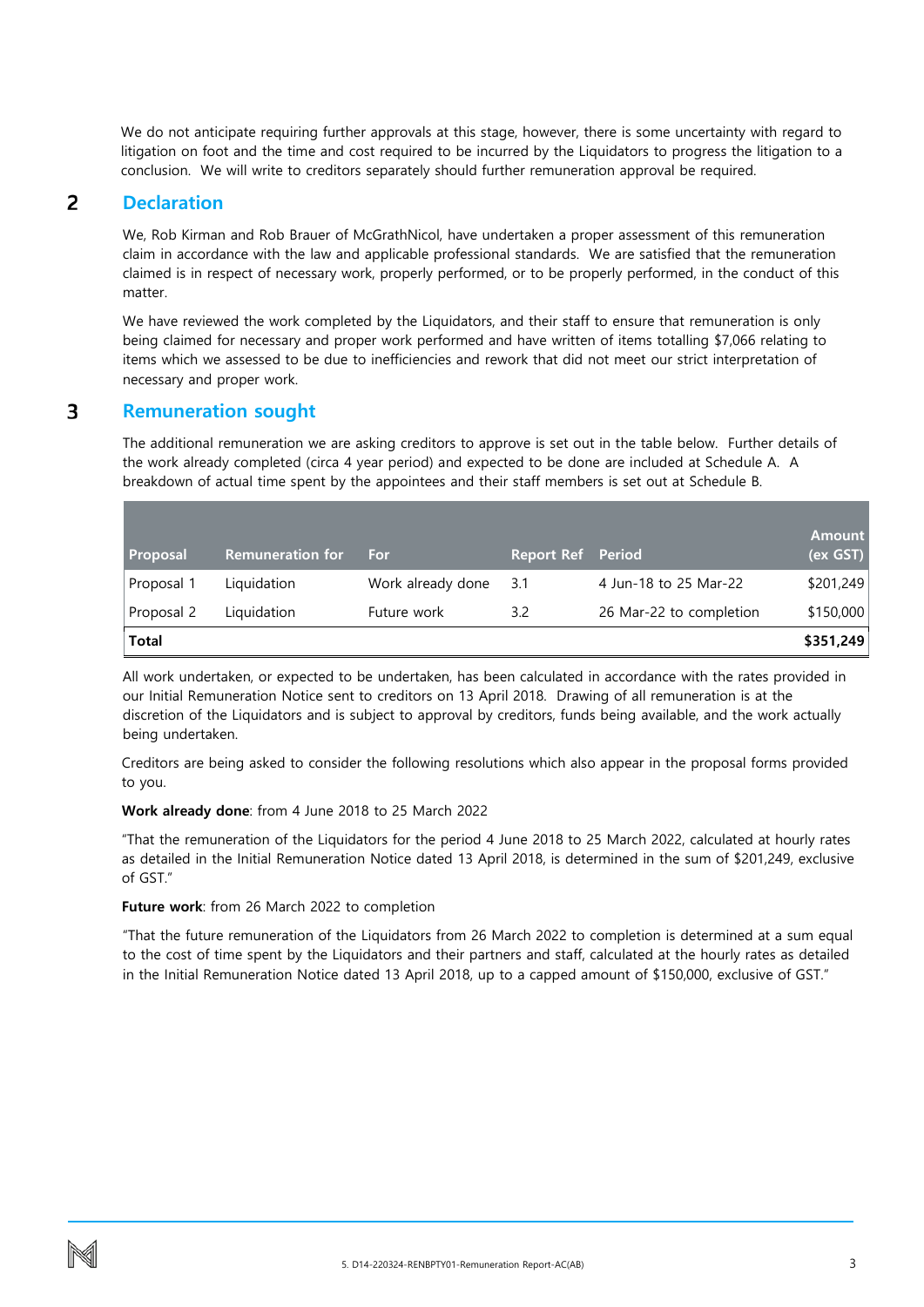#### <span id="page-4-0"></span>4 **Previous remuneration approval**

We are asking creditors to approve our current and future remuneration of \$351,249 (excluding GST). Per the below table, creditors have previously approved remuneration totalling \$140,033.

| Remuneration      | For               | <b>Report</b><br><b>Ref</b> | <b>Amount</b><br>(ex GST) | <b>Amount</b><br>paid<br>(ex GST) |
|-------------------|-------------------|-----------------------------|---------------------------|-----------------------------------|
| Approved and paid |                   |                             |                           |                                   |
| Liquidation       | Work already done |                             | \$55,033                  | \$31,330                          |
| Liquidation       | Future work       |                             | \$85,000                  | \$85,000                          |
| <b>Subtotal</b>   |                   |                             | \$140,033                 | \$116,330                         |
| Approvals sought  |                   |                             |                           |                                   |
| Liquidation       | Work already done | 3.0                         | \$201,249                 |                                   |
| Liquidation       | Future work       | 3.0                         | \$150,000                 |                                   |
| Subtotal          |                   |                             | \$351,249                 | $\qquad \qquad \blacksquare$      |
| <b>Total</b>      |                   |                             | \$491,282                 | \$116,330                         |

We are now seeking approval of a further \$351,249 (excluding GST) in remuneration, which will bring total remuneration claimed in this appointment to \$491,282 (excluding GST). A full explanation of tasks performed and tasks to complete the Liquidation are included at Schedule A.

#### <span id="page-4-1"></span>5 **Likely impact on dividends**

It is both reasonable and appropriate for a professional service provider to be remunerated for their services. An external administrator is entitled to be remunerated for necessary work that is properly performed. That work generates the funds that may be recovered for the benefit of creditors and other stakeholders.

The impact of the approval of the external administrator's remuneration is that the remuneration will then be paid provided sufficient funds are generated to enable it to be paid. The remuneration will be paid from those funds that are generated prior to the payment of most creditors in the external administration.

It is noted that funds would only be available to any stakeholder as a consequence of the work necessarily undertaken by the external administrator.

#### <span id="page-4-2"></span>6 **Summary of receipts and payments**

A summary of the receipts and payments for the Liquidation for the period 14 March 2018 to 25 March 2022 is included at Schedule C to this report.

An annual administration return was lodged with ASIC on 28 March 2022, which also provides information on the conduct of the administration.

#### <span id="page-4-3"></span> $\overline{7}$ **Queries**

If you have any queries regarding the information in this report, please contact Antoine Cleuet on (08) 6363 7635.

You can also access information that may assist you on the following websites:

- ARITA at www.arita.com.au/creditors
- ASIC at www.asic.gov.au (search for "INFO 85").

Further supporting documentation for our remuneration claim can be provided to creditors on request.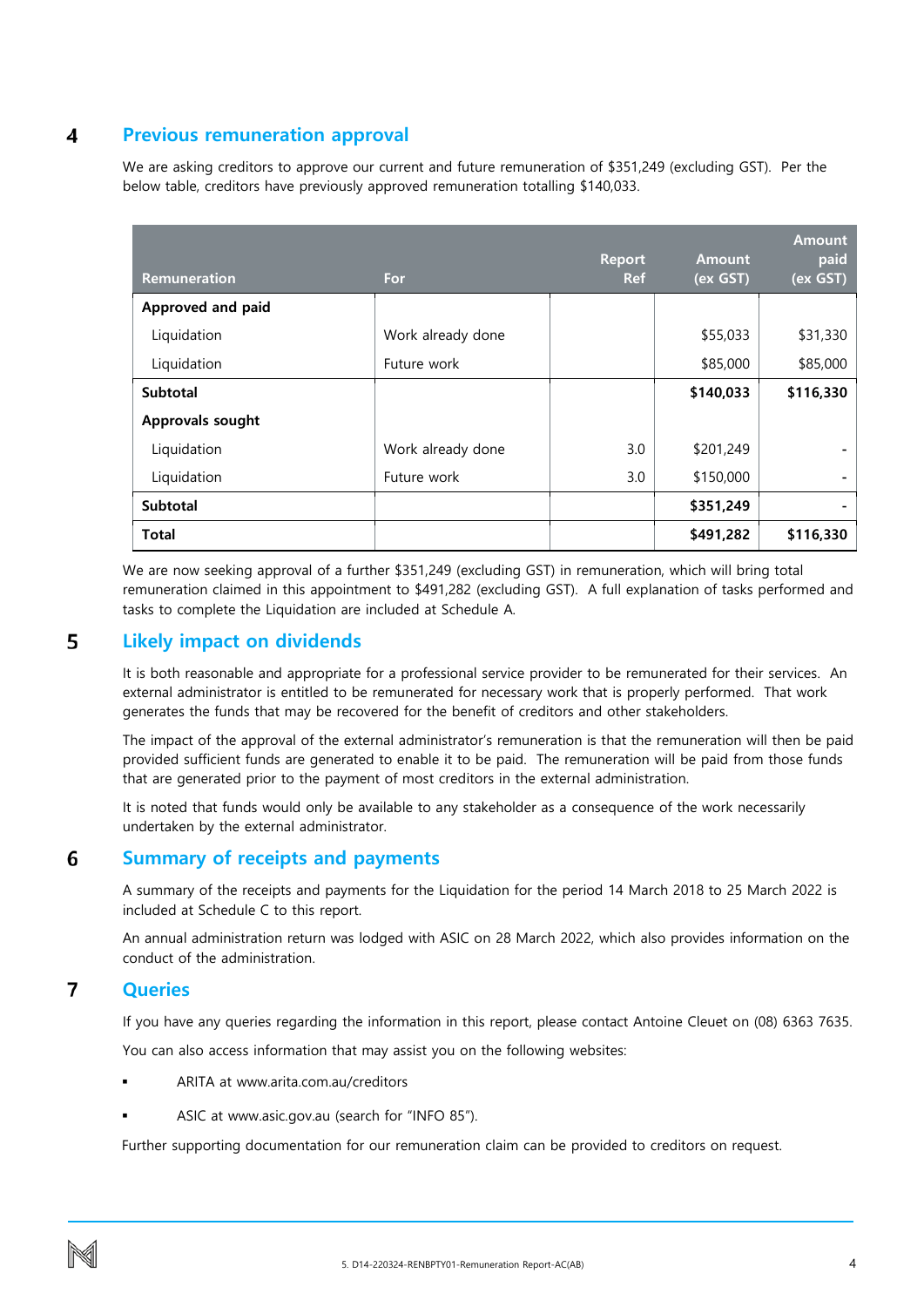Dated: 1 April 2022

Rob Kirman Liquidator

Attachments:

Schedule A – Details of work

Schedule B – Time spent by staff on each major task

Schedule C – Disbursements

Schedule D – Summary of receipts and payments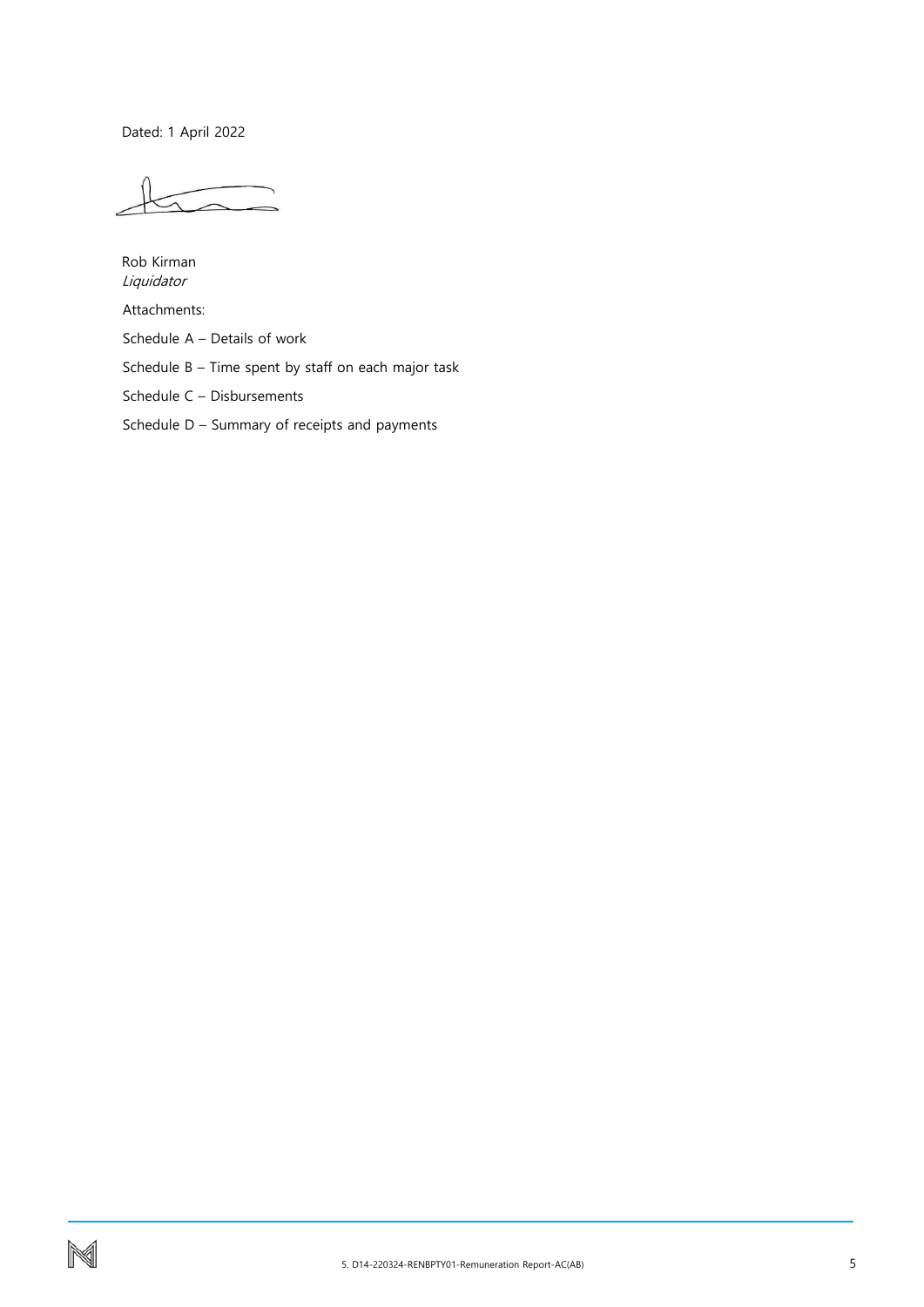# <span id="page-6-0"></span>**Schedule A – Details of work**

|                                     |                                                      | Work already done                                                                                                                                                                                                                                                                                                                                                                                                                                                                                                                                                                                                                                                                                                                                                                                                                                                                                                                                                          |  |  |  |  |
|-------------------------------------|------------------------------------------------------|----------------------------------------------------------------------------------------------------------------------------------------------------------------------------------------------------------------------------------------------------------------------------------------------------------------------------------------------------------------------------------------------------------------------------------------------------------------------------------------------------------------------------------------------------------------------------------------------------------------------------------------------------------------------------------------------------------------------------------------------------------------------------------------------------------------------------------------------------------------------------------------------------------------------------------------------------------------------------|--|--|--|--|
| <b>Period</b>                       |                                                      | 4 June 2018 to 25 March 2022                                                                                                                                                                                                                                                                                                                                                                                                                                                                                                                                                                                                                                                                                                                                                                                                                                                                                                                                               |  |  |  |  |
| Amount (ex GST)                     |                                                      | \$201,249                                                                                                                                                                                                                                                                                                                                                                                                                                                                                                                                                                                                                                                                                                                                                                                                                                                                                                                                                                  |  |  |  |  |
| <b>Task Area</b>                    | <b>General Description</b>                           | <b>Tasks</b>                                                                                                                                                                                                                                                                                                                                                                                                                                                                                                                                                                                                                                                                                                                                                                                                                                                                                                                                                               |  |  |  |  |
| Assets<br>62.4 hours<br>\$30,513    | Plant and Equipment and<br>realisation - Black Label | Secure and inspect Black Label with assistance from the Liquidators'<br>$\blacksquare$<br>marine broker<br>Liaise with insurance broker in relation to the preservation of Black<br>٠<br>Label<br>Engage with and instruct valuer and review valuation report<br>$\blacksquare$<br>Review marine broker proposals and engage marine broker to<br>$\blacksquare$<br>realise Black Label<br>Liaise with marine broker and/or interested parties throughout sale<br>campaign<br>Review offers to purchase Black Label and liaise with broker in<br>relation to negotiation of terms<br>Document sale of Black Label including the Liquidators' terms and<br>conditions<br>Calculate distribution of settlement proceeds, review settlement<br>٠<br>documentation and attend to settlement matters<br>Attend to removal of PPSR registrations<br>п<br>Finalise settlement and liaise with CBA and other relevant<br>$\blacksquare$<br>stakeholders in relation to net proceeds |  |  |  |  |
| Creditors<br>87.5 hours<br>\$35,885 | Creditor Enquiries, Requests<br>& Directions         | Receive and respond to creditor enquiries as required<br>$\blacksquare$<br>Maintain creditor request log<br>$\blacksquare$<br>Review books and records and collate relevant information to<br>$\blacksquare$<br>comply with multiple requests                                                                                                                                                                                                                                                                                                                                                                                                                                                                                                                                                                                                                                                                                                                              |  |  |  |  |
|                                     | Secured creditor reporting                           | Liaise with CBA in relation to the conduct of the liquidation,<br>٠<br>including the outcome of investigations and recoveries available to<br>the Liquidators<br>Discuss funding arrangements in relation to marine vessels subject<br>п<br>of investigations and commerciality of recovery actions for the<br>benefit of creditors<br>Document funding arrangements in relation to vessel recovery<br>processes<br>Provide CBA with updates in relation to assets subject of CBA's<br>٠<br>security and commerciality of further actions, including in relation to<br><b>Black Label</b><br>Attend to payment of interim dividend to CBA<br>п                                                                                                                                                                                                                                                                                                                             |  |  |  |  |
|                                     | Creditor Reporting                                   | Finalise and lodge Statutory Report to Creditors and accompanying<br>п<br>annexures<br>Prepare current Report to Creditors and accompanying annexures<br>п<br>Review work in progress for the purpose of preparing the<br>л<br>Remuneration Approval Report<br>Prepare Remuneration Approval Report and accompanying<br>٠<br>information and documents<br>Prepare proposal notices and voting forms<br>Forward notice of proposals to all known creditors of Renbec<br>$\blacksquare$<br>Upload Report to Creditors to the McGrathNicol website<br>п                                                                                                                                                                                                                                                                                                                                                                                                                       |  |  |  |  |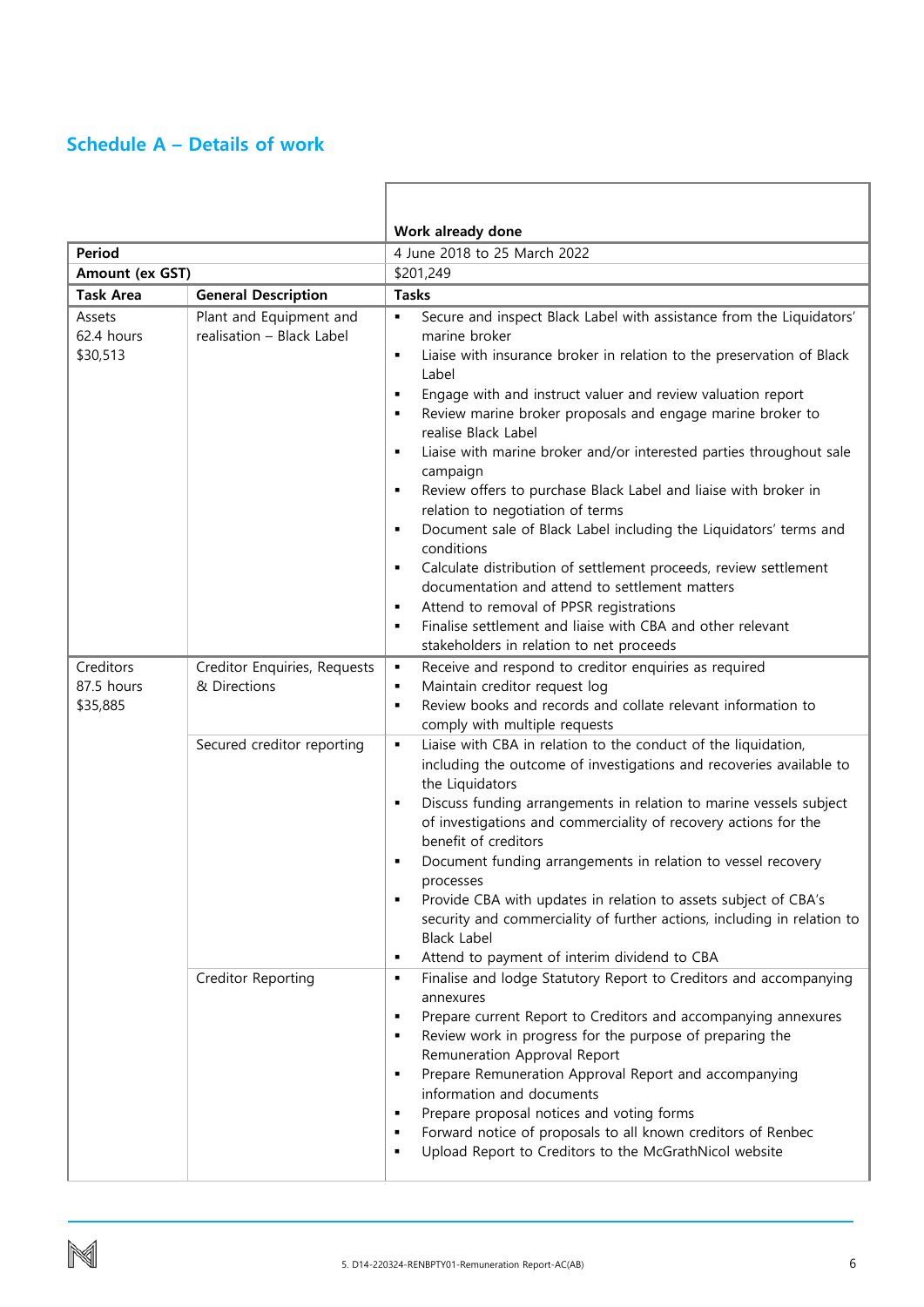| Investigation | Conduct investigations and | ٠              | Review company's books and records to identify potential liquidator    |
|---------------|----------------------------|----------------|------------------------------------------------------------------------|
| 257.3 hours   | reports to ASIC            |                | recoveries                                                             |
| \$113,867     |                            | ٠              | Prepare comparative financial statements to assess date of             |
|               |                            |                | insolvency                                                             |
|               |                            | ٠              | Calculate potential insolvent trading claim against the director       |
|               |                            | ٠              | Review specific transactions and liaise with directors regarding       |
|               |                            |                | relevant transactions                                                  |
|               |                            | ٠              |                                                                        |
|               |                            |                | Conduct investigations into potential Liquidator recovery actions,     |
|               |                            |                | including but not limited to:                                          |
|               |                            |                | review of ownership documentation and liaising with the                |
|               |                            |                | Department of Transport;                                               |
|               |                            |                | review of historical correspondence (including emails) from third      |
|               |                            |                | parties and External Advisor in relation to company assets;            |
|               |                            |                | review of historical asset purchase agreements and funding             |
|               |                            |                | arrangements documents with financiers;                                |
|               |                            |                | review of bank statements; and                                         |
|               |                            |                | review of security interests.                                          |
|               |                            |                |                                                                        |
|               |                            |                | Report findings to ASIC pursuant to section 533 of the Act             |
|               |                            |                | Attend to preparation and lodgement of Supplementary Report as         |
|               |                            |                | requested by ASIC                                                      |
|               |                            |                | Liaise with ASIC in relation to the Supplementary Report, including    |
|               |                            |                | its progress, funding and findings                                     |
|               |                            | ٠              | Liaise with legal advisors in relation to the outcome of               |
|               |                            |                | investigations and proposed strategy                                   |
|               |                            | ٠              | Answer queries and provide further information and documents to        |
|               |                            |                | ASIC upon request                                                      |
|               | Examinations of director,  | ٠              | Prepare brief to legal advisors and liaise with regard to the contents |
|               | Judith Hawes, External     |                | of the brief as required                                               |
|               |                            |                |                                                                        |
|               | Advisor and director of    | ٠              | Instruct legal advisors in relation to claim preparations and filing   |
|               | Malaga Properties Pty Ltd. | ٠              | Attend to conferral between parties as required                        |
|               |                            | ٠              | Review and prepare affidavit material in relation to public            |
|               |                            |                | examinations                                                           |
|               |                            | ٠              | Attend to swearing of affidavit and lodge with the Court               |
|               |                            | ٠              | Review document production orders, and catalogue documents             |
|               |                            | ٠              | Review and prepare supplementary affidavit in relation to the          |
|               |                            |                | proceedings                                                            |
|               |                            | $\blacksquare$ | Attend examinations                                                    |
|               |                            | ٠              | Review examination transcripts                                         |
|               |                            | ٠              | Liaise with legal advisors regarding outcome of examinations and       |
|               |                            |                | further actions available                                              |
|               |                            | ٠              | Review and prepare affidavit in relation to securing Court's approval  |
|               |                            |                | to enter into funding arrangements                                     |
|               |                            |                |                                                                        |
|               | <b>Black Label Claim</b>   | ٠              | Review evidence and liaise with legal advisors in relation to the      |
|               |                            |                | Liquidators' claim against Black Label                                 |
|               |                            | ٠              | Prepare and issue formal demand letter in relation to Black Label      |
|               |                            |                | and its delivery up                                                    |
|               |                            | ٠              | Attend informal conferral meeting between relevant parties with        |
|               |                            |                | regard to a commercial settlement                                      |
|               |                            | ٠              | Prepare and finalise writ of summons and amended writ of               |
|               |                            |                | summons (in conjunction with legal advisers) and instruct legal        |
|               |                            |                | advisors to file with the Court                                        |
|               |                            | ٠              | Discuss status of litigation with legal advisors                       |
|               |                            | ٠              | Liaise with director in relation to Black Label Claim                  |
|               |                            | ٠              | Prepare for and attend Court assisted mediation and negotiate          |
|               |                            |                | settlement                                                             |
|               |                            |                |                                                                        |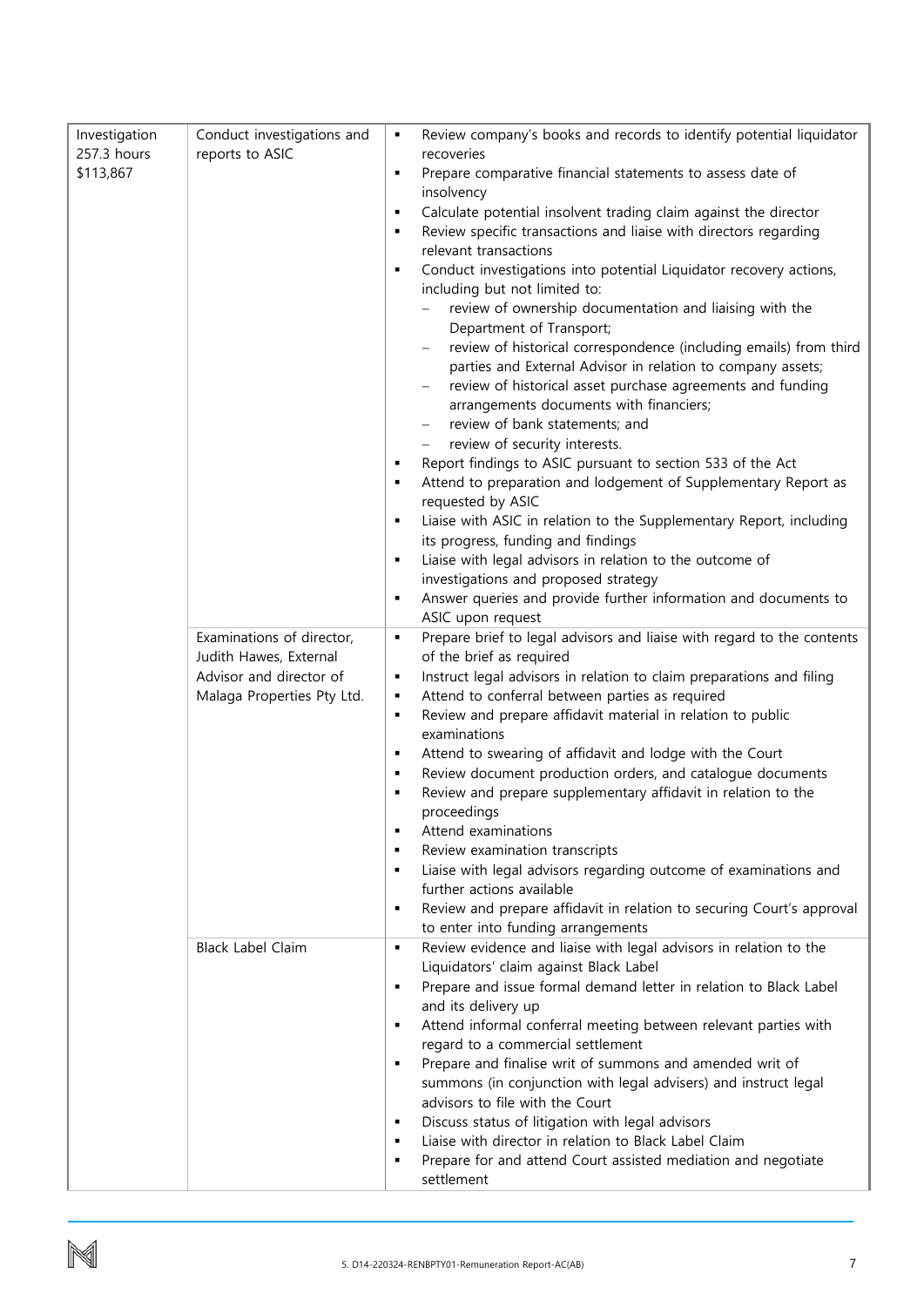|                                          |                                               | Document terms of settlement of the Black Label claim and liaise<br>$\blacksquare$                                                                                                                                                                                                                                                                                                                                                                                                                                                                                                                                                                                                                                                                                                                                                                                                                                                                                                                                                                                                                                                                            |
|------------------------------------------|-----------------------------------------------|---------------------------------------------------------------------------------------------------------------------------------------------------------------------------------------------------------------------------------------------------------------------------------------------------------------------------------------------------------------------------------------------------------------------------------------------------------------------------------------------------------------------------------------------------------------------------------------------------------------------------------------------------------------------------------------------------------------------------------------------------------------------------------------------------------------------------------------------------------------------------------------------------------------------------------------------------------------------------------------------------------------------------------------------------------------------------------------------------------------------------------------------------------------|
|                                          | External Advisor Claim                        | with relevant parties to finalise and execute settlement document<br>Liaise with the ATO in relation to the findings of the Liquidators'<br>$\blacksquare$<br>investigations and in respect of the External Advisor Claim<br>Prepare and issue document requests to the ATO and review and<br>$\blacksquare$<br>catalogue documents provided by the ATO<br>Review company records and imaged computer records to support<br>٠<br>the External Advisor Claim<br>Review documents obtained via document production orders and<br>٠<br>public examinations transcripts relevant to the External Advisor<br>Claim<br>Review and instruct legal advisors to issue demands for the External<br>$\blacksquare$<br>Advisor Claim<br>Prepare and issue a detailed funding request for the ATO,<br>$\blacksquare$<br>supported by a strategy<br>Review the ATO's Deed of Indemnity and attend to execution<br>$\blacksquare$<br>Liaise with CBA in relation to security status with regard to potential<br>п<br>claim recoveries and priority waterfall<br>Prepare and finalise Statement of Claim (in conjunction with legal<br>٠<br>advisors) and file with the Court |
|                                          |                                               | Track costs in relation to the ATO's Deed of Indemnity and liaise<br>$\blacksquare$<br>and/or report to the ATO on a regular basis                                                                                                                                                                                                                                                                                                                                                                                                                                                                                                                                                                                                                                                                                                                                                                                                                                                                                                                                                                                                                            |
| Administration<br>65.6 hours<br>\$20,984 | Document maintenance/file<br>review/checklist | Conduct regular file reviews<br>٠<br>Maintain physical and electronic engagement file<br>٠<br>Update internal checklists<br>$\blacksquare$                                                                                                                                                                                                                                                                                                                                                                                                                                                                                                                                                                                                                                                                                                                                                                                                                                                                                                                                                                                                                    |
|                                          | Bank account administration                   | Perform monthly bank account reconciliations<br>$\blacksquare$<br>Prepare and review payments in banking platform<br>٠                                                                                                                                                                                                                                                                                                                                                                                                                                                                                                                                                                                                                                                                                                                                                                                                                                                                                                                                                                                                                                        |
|                                          | <b>ASIC</b> forms                             | Prepare and lodge various ASIC forms relevant to the Liquidators<br>$\blacksquare$<br>obligations pursuant to the Act, and correspond with ASIC in<br>relation to the same<br>Correspond with ASIC regarding statutory forms and lodgements,<br>٠<br>including reports pursuant to s533 of the Act                                                                                                                                                                                                                                                                                                                                                                                                                                                                                                                                                                                                                                                                                                                                                                                                                                                            |
|                                          | ATO and other statutory                       | Prepare monthly BAS<br>٠                                                                                                                                                                                                                                                                                                                                                                                                                                                                                                                                                                                                                                                                                                                                                                                                                                                                                                                                                                                                                                                                                                                                      |
|                                          | reporting                                     | Reconcile BAS account<br>$\blacksquare$                                                                                                                                                                                                                                                                                                                                                                                                                                                                                                                                                                                                                                                                                                                                                                                                                                                                                                                                                                                                                                                                                                                       |
|                                          | Planning/Review                               | Regular discussions among project team regarding status of external<br>$\blacksquare$<br>administration and key deliverables                                                                                                                                                                                                                                                                                                                                                                                                                                                                                                                                                                                                                                                                                                                                                                                                                                                                                                                                                                                                                                  |
|                                          |                                               | Prepare and review rolling task lists in support of strategy execution<br>٠<br>Review of company books and records<br>$\blacksquare$                                                                                                                                                                                                                                                                                                                                                                                                                                                                                                                                                                                                                                                                                                                                                                                                                                                                                                                                                                                                                          |
|                                          | Books and records/storage                     | Deal with records in storage, including electronic data image, in<br>٠                                                                                                                                                                                                                                                                                                                                                                                                                                                                                                                                                                                                                                                                                                                                                                                                                                                                                                                                                                                                                                                                                        |
|                                          |                                               | support of investigations and claim recoveries                                                                                                                                                                                                                                                                                                                                                                                                                                                                                                                                                                                                                                                                                                                                                                                                                                                                                                                                                                                                                                                                                                                |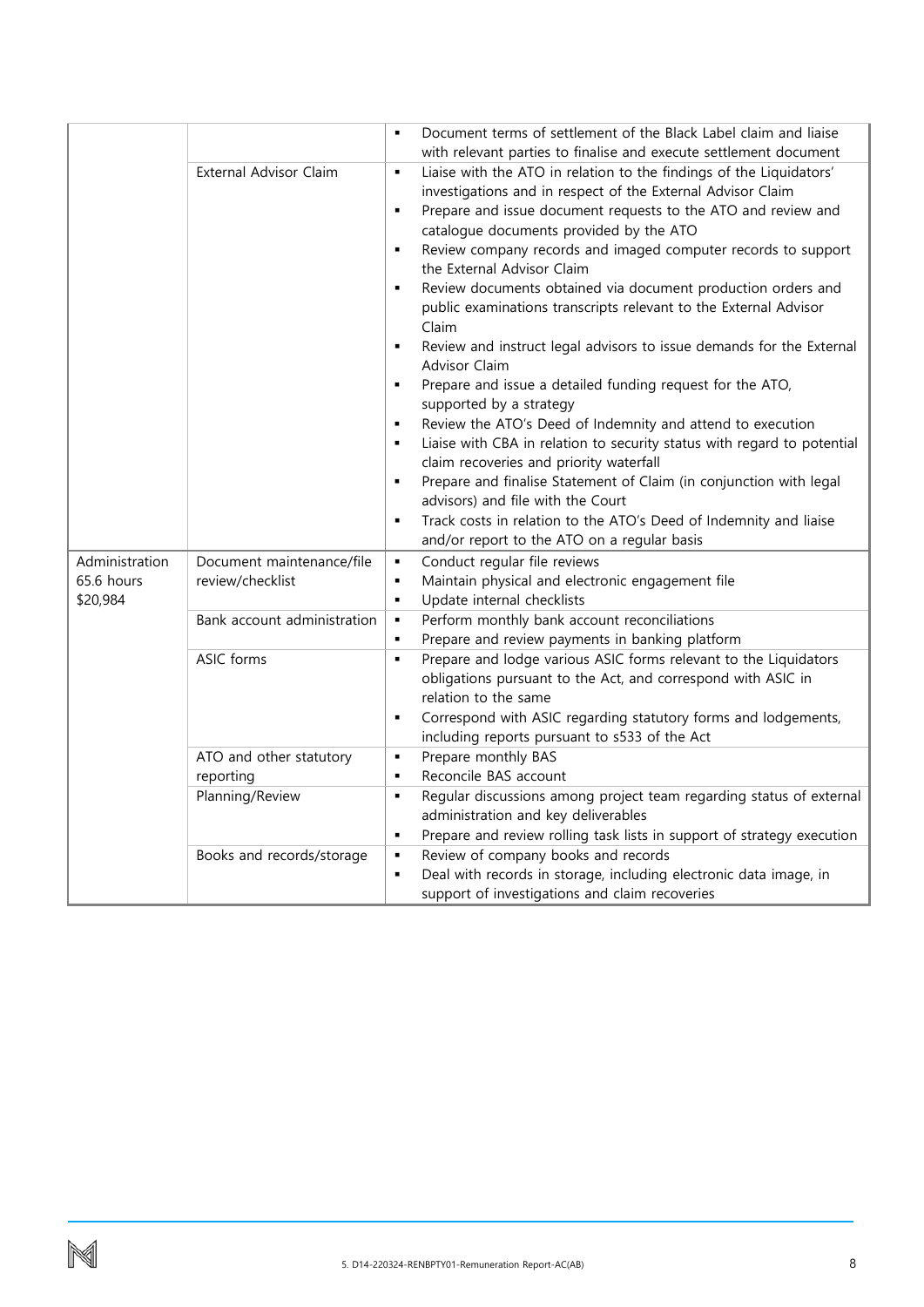|                                                |                              | <b>Future work</b>                                                                                                                    |  |  |  |  |
|------------------------------------------------|------------------------------|---------------------------------------------------------------------------------------------------------------------------------------|--|--|--|--|
| Period                                         |                              | 26 March 2022 to completion                                                                                                           |  |  |  |  |
| Amount (ex GST)                                |                              | \$150,000                                                                                                                             |  |  |  |  |
| <b>Task Area</b><br><b>General Description</b> |                              | <b>Tasks</b>                                                                                                                          |  |  |  |  |
| Creditors                                      | Creditor Enquiries, Requests | Receive and respond to creditor enquiries<br>$\blacksquare$                                                                           |  |  |  |  |
| \$30,000                                       | & Directions (if required)   | Maintain creditor request log<br>$\blacksquare$                                                                                       |  |  |  |  |
|                                                |                              | Consider reasonableness of creditor requests<br>٠                                                                                     |  |  |  |  |
|                                                |                              | Compile information requested by creditors<br>$\blacksquare$                                                                          |  |  |  |  |
|                                                | Secured creditor reporting   | Prepare updates to CBA in relation to the External Advisor Claim<br>٠                                                                 |  |  |  |  |
|                                                |                              | and any subsequent distributions                                                                                                      |  |  |  |  |
|                                                | Deal with proofs of debt     | Receive PODs from claimants<br>$\blacksquare$                                                                                         |  |  |  |  |
|                                                | (POD)                        | Review POD and underlying information and liaise with creditors as<br>$\blacksquare$                                                  |  |  |  |  |
|                                                |                              | necessary                                                                                                                             |  |  |  |  |
|                                                |                              | Enter POD into liquidation accounting system<br>٠                                                                                     |  |  |  |  |
|                                                |                              | Adjudicate on POD where appropriate<br>$\blacksquare$                                                                                 |  |  |  |  |
|                                                | Distributions                | Liaise with creditors in relation to the prospect of a distribution in<br>$\blacksquare$                                              |  |  |  |  |
|                                                |                              | the liquidation                                                                                                                       |  |  |  |  |
|                                                |                              | Declare and pay creditor distributions in accordance with the Act                                                                     |  |  |  |  |
|                                                | Proposals to Creditors       | should External Advisor Claim recoveries suffice to do so<br>Finalise and issue Creditors Report (Including Remuneration Report)<br>٠ |  |  |  |  |
|                                                |                              | and circular resolution proposals                                                                                                     |  |  |  |  |
|                                                |                              | Review votes and determine outcome of proposal<br>٠                                                                                   |  |  |  |  |
|                                                |                              | Prepare and lodge proposal outcome documents with ASIC<br>٠                                                                           |  |  |  |  |
| Investigation                                  | External Advisor Claim       | Continuous liaison with legal advisors in relation to status of<br>$\blacksquare$                                                     |  |  |  |  |
| \$100,000                                      |                              | litigation and recovery strategy                                                                                                      |  |  |  |  |
|                                                |                              | Attend to ongoing conferral between the parties                                                                                       |  |  |  |  |
|                                                |                              | Review defence and/or counterclaim filed by Defendant(s) and                                                                          |  |  |  |  |
|                                                |                              | respond accordingly                                                                                                                   |  |  |  |  |
|                                                |                              | Prepare and file affidavits and evidence as necessary to                                                                              |  |  |  |  |
|                                                |                              | progress/pursue claim                                                                                                                 |  |  |  |  |
|                                                |                              | Review any additional evidence filed in relation to the External                                                                      |  |  |  |  |
|                                                |                              | <b>Advisor Claim</b>                                                                                                                  |  |  |  |  |
|                                                |                              | Prepare and file detailed legal submissions as necessary                                                                              |  |  |  |  |
|                                                |                              | Prepare for and attend hearings and mediation as and when                                                                             |  |  |  |  |
|                                                |                              | necessary<br>$\blacksquare$                                                                                                           |  |  |  |  |
|                                                |                              | Prepare for and conduct legal trail in relation to the External Advisor<br>Claim, if necessary                                        |  |  |  |  |
|                                                |                              | Prepare for and attend to settlement matters<br>٠                                                                                     |  |  |  |  |
|                                                |                              | Prepare and issue updates to the ATO in relation to status of the<br>٠                                                                |  |  |  |  |
|                                                |                              | External Advisor Claim, and liaise with ATO representatives on a                                                                      |  |  |  |  |
|                                                |                              | regular basis                                                                                                                         |  |  |  |  |
| Administration                                 | Document maintenance/file    | Conduct six monthly file reviews<br>٠                                                                                                 |  |  |  |  |
| \$20,000                                       | review/checklist             | Maintain physical and electronic engagement file<br>٠                                                                                 |  |  |  |  |
|                                                |                              | Update checklists<br>٠                                                                                                                |  |  |  |  |
|                                                | Bank account administration  | Request bank statements as required<br>٠                                                                                              |  |  |  |  |
|                                                |                              | Perform bank account reconciliations<br>$\blacksquare$                                                                                |  |  |  |  |
|                                                |                              | Approve payments in the banking platform and maintain liquidation<br>٠                                                                |  |  |  |  |
|                                                |                              | accounting system                                                                                                                     |  |  |  |  |
|                                                | ASIC forms                   | Prepare and lodge ASIC forms<br>٠                                                                                                     |  |  |  |  |
|                                                |                              | Correspond with ASIC regarding statutory forms                                                                                        |  |  |  |  |
|                                                | ATO and other statutory      | Preparation of periodic BAS'<br>٠                                                                                                     |  |  |  |  |
|                                                | reporting                    | Reconcile BAS account<br>٠                                                                                                            |  |  |  |  |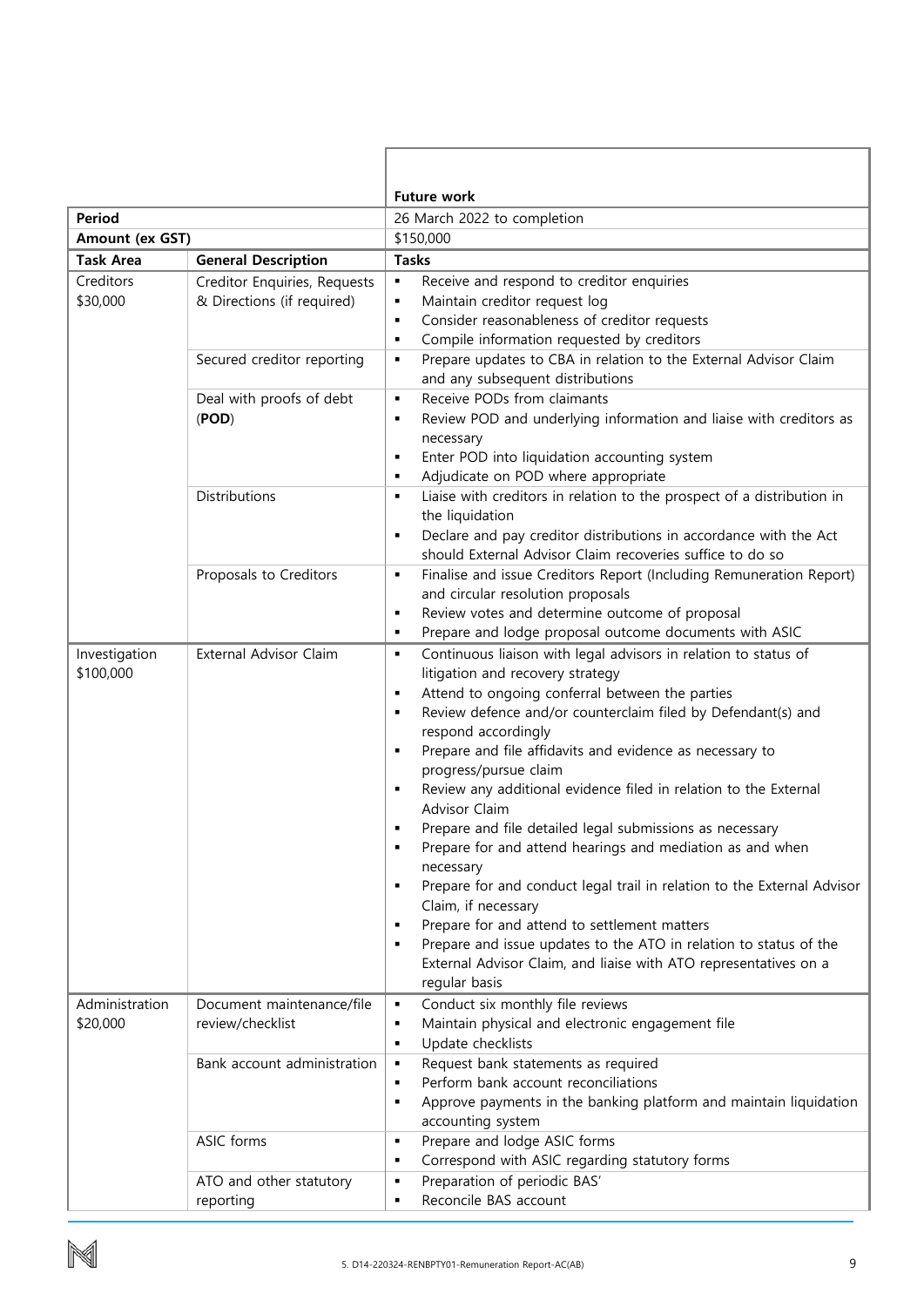|  |                           | п | Undertake periodic ASIC returns and reporting                         |
|--|---------------------------|---|-----------------------------------------------------------------------|
|  | Finalisation              |   | Notify statutory authorities of ceasing to act, including the ATO and |
|  |                           |   | ASIC                                                                  |
|  |                           |   | Cancel ABN/GST/PAYG registration                                      |
|  |                           |   | Complete finalisation checklists and retirement processes             |
|  | Planning/Review           |   | Regularly discuss status of external administration and ongoing       |
|  |                           |   | tasks in fulfilling statutory obligations                             |
|  | Books and records/storage |   | Deal with records in storage, including electronic image of company   |
|  |                           |   | records                                                               |
|  |                           |   | Maintain company records and liaise with ASIC in relation to final    |
|  |                           |   | destruction post liquidation completion                               |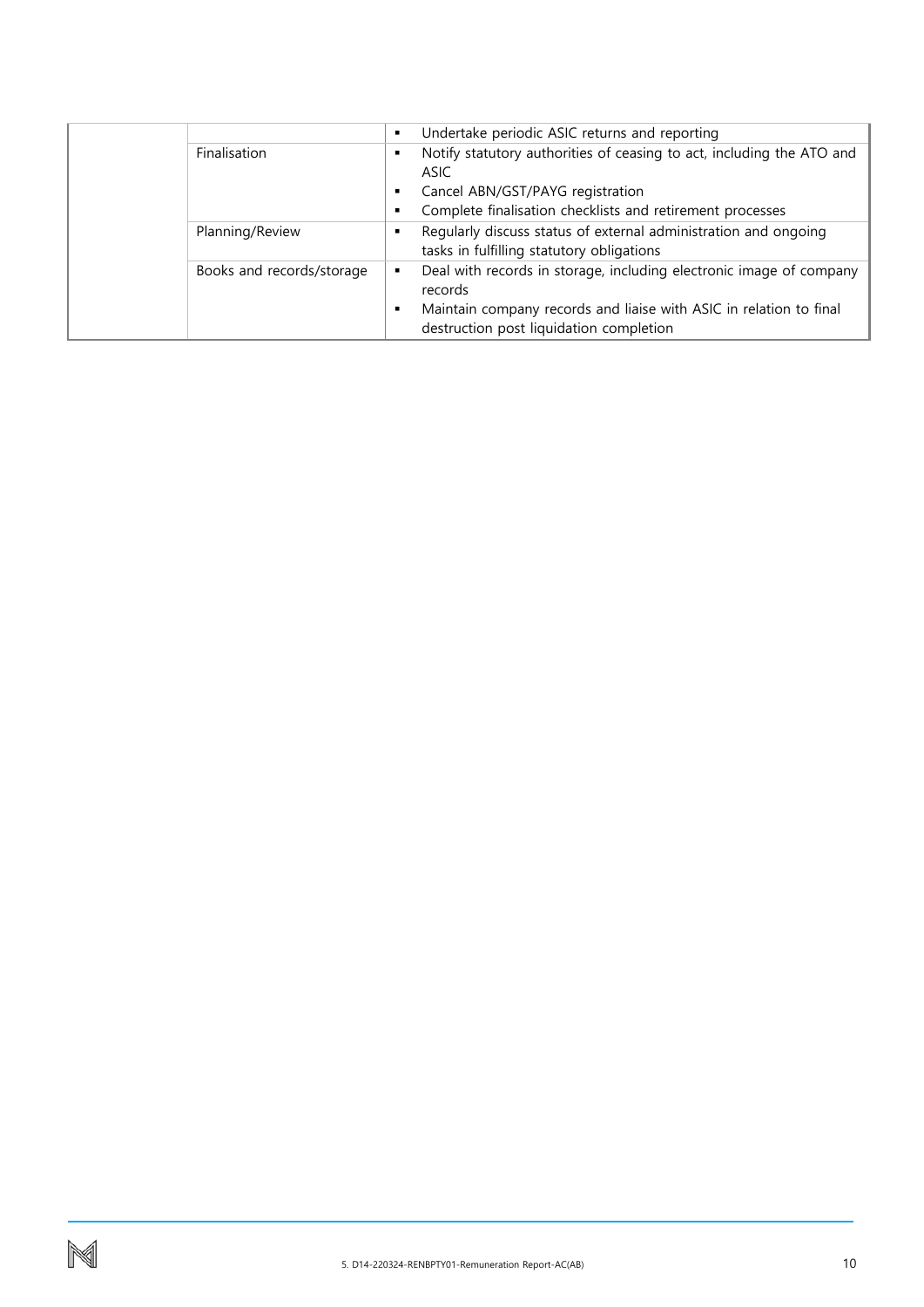# **Schedule B – Time spent by staff on each major task (work already done)**

**Resolution 1: from 4 June 2018 to 25 March 2022**

<span id="page-11-0"></span>

| Renbec Pty Ltd (In Liquidation) - Liquidators' fees for the period 4 June 2018 to 25 March 2022 |                                                        |      |        |                  |                  |                  |                |                  |                                       |                          |       |           |
|-------------------------------------------------------------------------------------------------|--------------------------------------------------------|------|--------|------------------|------------------|------------------|----------------|------------------|---------------------------------------|--------------------------|-------|-----------|
|                                                                                                 |                                                        |      | Assets |                  | <b>Creditors</b> |                  | Investigations |                  | <b>Statutory &amp; Administration</b> |                          | Total |           |
| <b>Employee</b>                                                                                 | Position                                               | Rate | Hrs    | Fees $($ \$) $ $ | Hrs              | Fees $($ \$) $ $ | <b>Hrs</b>     | Fees $($ \$) $ $ | <b>Hrs</b>                            | Fees $($ \$) $ $         | Hrs   | Fees (\$) |
| Rob Kirman                                                                                      | Partner                                                | 610  | 6.9    | 4,209            | 1.3              | 793              | 27.9           | 17,019           |                                       |                          | 36.1  | 22,021    |
| Employee A                                                                                      | Director                                               | 520  | 44.5   | 23,140           | 25.8             | 13,416           | 82.4           | 42,848           | 3.7                                   | 1,924                    | 156.4 | 81,328    |
| Employee B                                                                                      | Practice Services Director                             | 560  |        |                  | $\sim$           |                  | 4.2            | 2,352            |                                       | $\overline{\phantom{a}}$ | 4.2   | 2,352     |
| Employee C                                                                                      | Senior Manager                                         | 480  | 0.1    | 48               | 10.4             | 4,992            | 29.9           | 14,352           | 4.3                                   | 2,064                    | 44.7  | 21,456    |
| Employee D                                                                                      | Manager                                                | 450  | 3.0    | 1,350            | 11.1             | 4,995            | 10.5           | 4,725            | 5.6                                   | 2,520                    | 30.2  | 13,590    |
| Employee E                                                                                      | Assistant Manager                                      | 410  | 0.6    | 246              | 1.4              | 574              | 44.6           | 18,286           | 2.2                                   | 902                      | 48.8  | 20,008    |
| Employee F                                                                                      | Senior Treasury Staff                                  | 370  |        |                  |                  |                  |                | ۰                | 0.3                                   | 111                      | 0.3   | 111       |
| Employee G                                                                                      | Senior Accountant                                      | 370  | 0.1    | 37               | 20.6             | 7,622            | 17.3           | 6,401            | 8.9                                   | 3,293                    | 46.9  | 17,353    |
| Employee H                                                                                      | Accountant                                             | 290  | 1.7    | 493              | 4.1              | 1,189            | 5.4            | 1,566            | 13.4                                  | 3,886                    | 24.6  | 7,134     |
| Employee I                                                                                      | Treasury Coordinator                                   | 290  |        |                  |                  |                  |                | ٠                | 12.8                                  | 3,712                    | 12.8  | 3,712     |
| Employee J                                                                                      | Administration                                         | 160  |        |                  |                  |                  |                | ۰                | 1.0                                   | 160                      | 1.0   | 160       |
| Employee K                                                                                      | Undergraduate Accountant                               | 180  | 5.5    | 990              | 12.8             | 2,304            | 35.1           | 6,318            | 13.4                                  | 2,412                    | 66.8  | 12,024    |
|                                                                                                 | Total fees (inclusive of write-offs and excluding GST) |      | 62.4   | 30,513           | 87.5             | 35,885           | 257.3          | 113,867          | 65.6                                  | 20,984                   | 472.8 | 201,249   |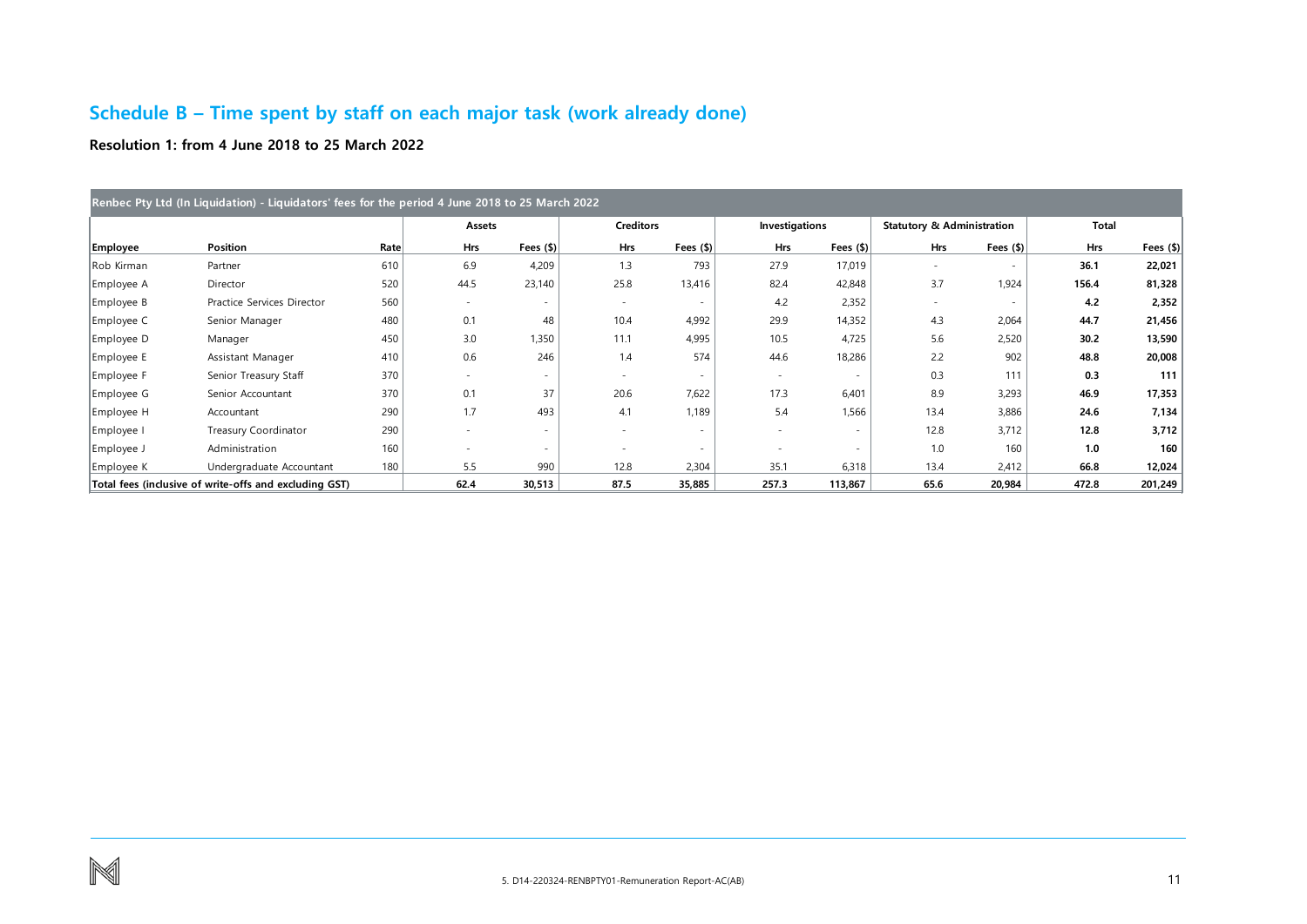## <span id="page-12-0"></span>**Schedule C – Disbursements**

### **Costs paid to third parties**

Costs paid to third parties are recovered at cost. Creditors are not required to approve these types of costs, but details are provided to account to creditors, including the basis of charging for these types of costs. Creditors are entitled to question the incurring of the costs and can challenge the costs in Court.The following costs have been paid by McGrathNicol to third parties and relate to the Liquidation. These amounts will be reimbursed to McGrathNicol at cost from the Liquidation bank account:

| Costs paid to third parties for the period 14 March 2018 to 25 March 2022 | Amount (\$)<br>(GST exclusive) |
|---------------------------------------------------------------------------|--------------------------------|
| Document storage costs                                                    | \$103.02                       |
| Searches of public registers                                              | \$543.79                       |
| ASIC charges                                                              | \$446.30                       |
| <b>Total</b>                                                              | \$1,093.11                     |

Future costs provided by McGrathNicol will be charged to the external administration on the following basis:

| Cost type                                     | Rate<br>(GST exclusive)     |
|-----------------------------------------------|-----------------------------|
| Postage                                       | At cost                     |
| Stationery and other incidental disbursements | At cost                     |
| Conference call phone charges                 | At cost                     |
| Searches                                      | At cost                     |
| Advertising                                   | At cost                     |
| Courier                                       | At cost                     |
| Staff per diem travel allowance*              | \$89.00 per day**           |
| Staff vehicle use                             | \$0.72 per km <sup>**</sup> |
| ASIC user pays levy***                        | At cost                     |

\* Payable when partners or staff are required for business purposes to stay away from their usual place of residence overnight.

\*\* These rates are deemed reasonable by the Australian Taxation Office.

\*\*\* This levy is charged by ASIC and is based on the number of notifiable events in a financial year directly related to this Liquidation. Notifiable events include notices published on ASIC's published notices website and some documents lodged with ASIC.

### **Further explanation of data hosting costs**

In the conduct of this Liquidation, we may use McGrathNicol's Forensic Technology team to extract, aggregate, electronically process and/or host electronic data, which could be used for ongoing investigations regarding transactions or potential recoveries available to creditors.

If data hosting is required and we choose not to use the services of McGrathNicol's Forensic Technology team, we will otherwise have to purchase those services from an alternative provider and/or use another method to achieve the same end, which will not be as efficient as using these available internal services. We note that the data hosting rates above are no more than our standard commercial pricing available for the same services when they are provided to external parties.